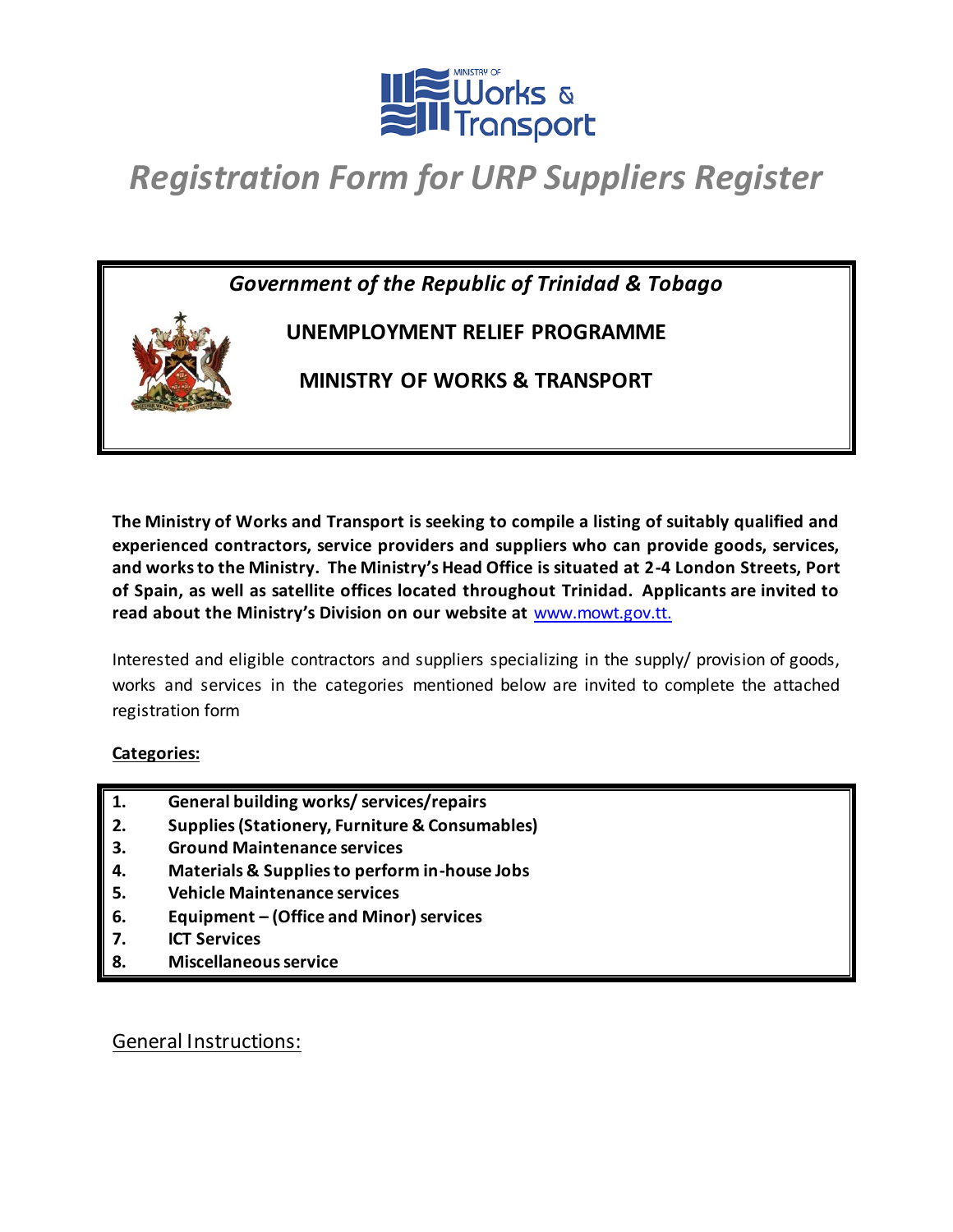

- o The applicant is asked to provide as many details as possible in respect of the information requested. This would facilitate the timely processing of the application.
- o In order to be considered for placement on the Suppliers Register, applicants must complete all sections of the registration form.
- $\circ$  In circumstances where the space provided within the form is inadequate, the Applicant is asked to prepare schedules in the format indicated and attach same to the submission.
- $\circ$  The applicant must provide copies of all documents required to support statements made in the application. For example, the questionnaire may require evidence of proof or ownership for equipment. This should be supplied in the form of certified copies and/ or receipts.
- $\circ$  The Ministry recognises that here are various types of applicants with different competencies and skills. In order to facilitate the effective assessment of your application, it is important that the form is filled out as it applies to you/ your organisation. Should a particular question not apply, please state "Not Applicable".
- o Applicants are allowed to apply for more than one (1) category but **ONE application must be submitted for EACH category for which pre-qualification is sought.** If one application was submitted evaluation will be based on the category first stated.
- $\circ$  If any information contained on the questionnaire is found to be false and/ or misleading, the applicant shall be forthwith rejected. If this is discovered subsequent to the admission of an applicant to the Supplier Register, the person/organisation shall be forthwith deregistered. It is the responsibility of the Applicant to inform the Ministry of any change of address, phone number or other relevant information.
- o The Ministry does not bind itself to accept any applicant.
- o In evaluating the applicants, the Ministry reserves the absolute and unfettered discretion to:
	- a. Accept or reject any applicant that fails to comply with the requirements set out in the registration form.
	- b. Assess applications as it sees fit, without in anyway being obliged to accept any contractors/suppliers.
	- c. Determine whether any applicant satisfactorily meets the established criteria.
	- d. Request clarification after the date of submission of the form.
- $\circ$  Each applicant shall be advised in writing at the appropriate time, on the status of his application.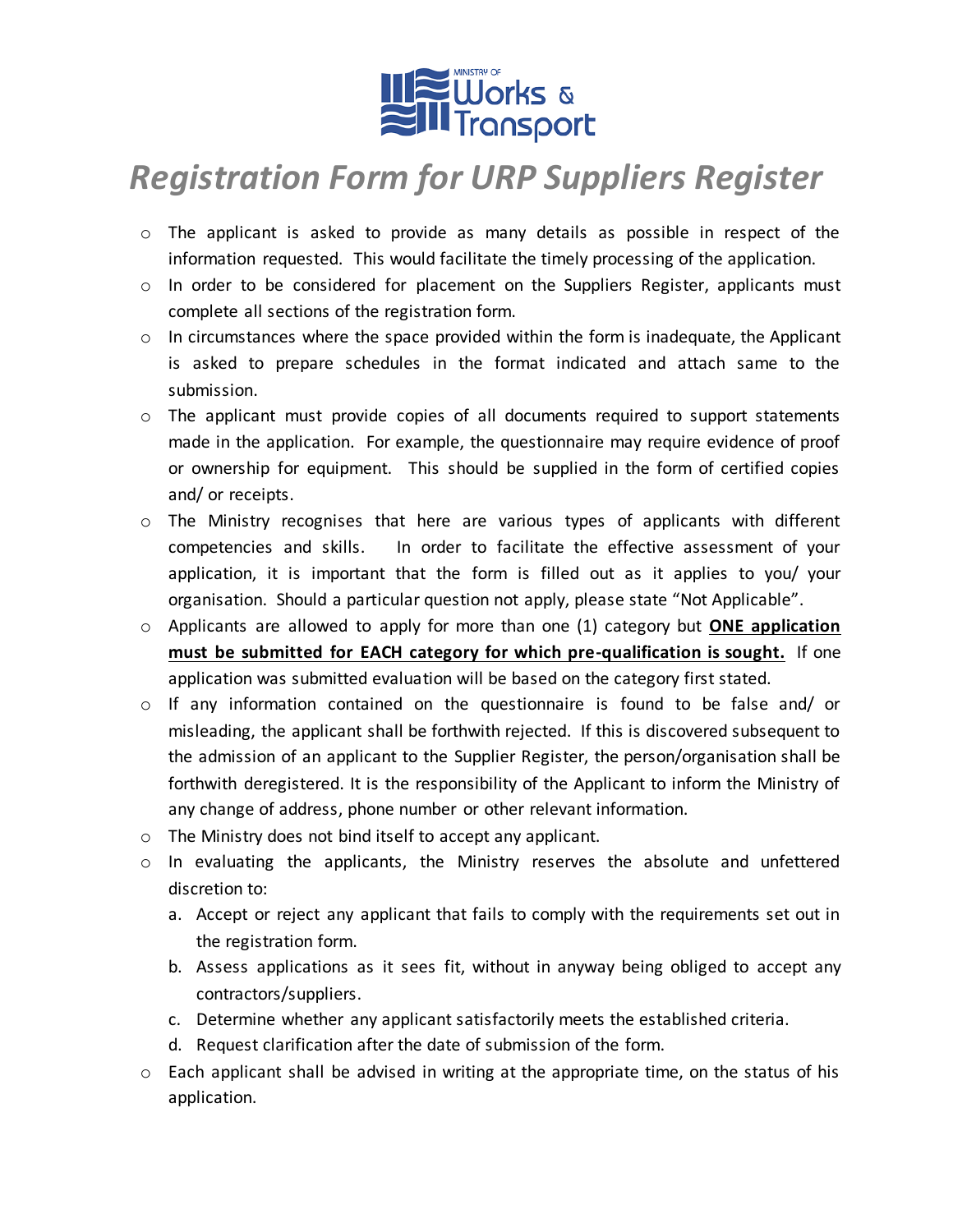

- o Applicants shall be classified according to the value of their goods/works/services, as set out in the following categories:
	- -
		- Micro Contractors up to \$99,999 TTD
		- Small Contractors- between \$100,000 TTD and \$499,999 TTD
		- Medium Contractors between \$500,000 TTD and \$999,999 TTD
		-
		- Large Contractors- Over \$1,000,000 TTD
- o Completed documents must be submitted electronically to procurement @mowt.gov.tt

### **END OF INSTRUCTIONS**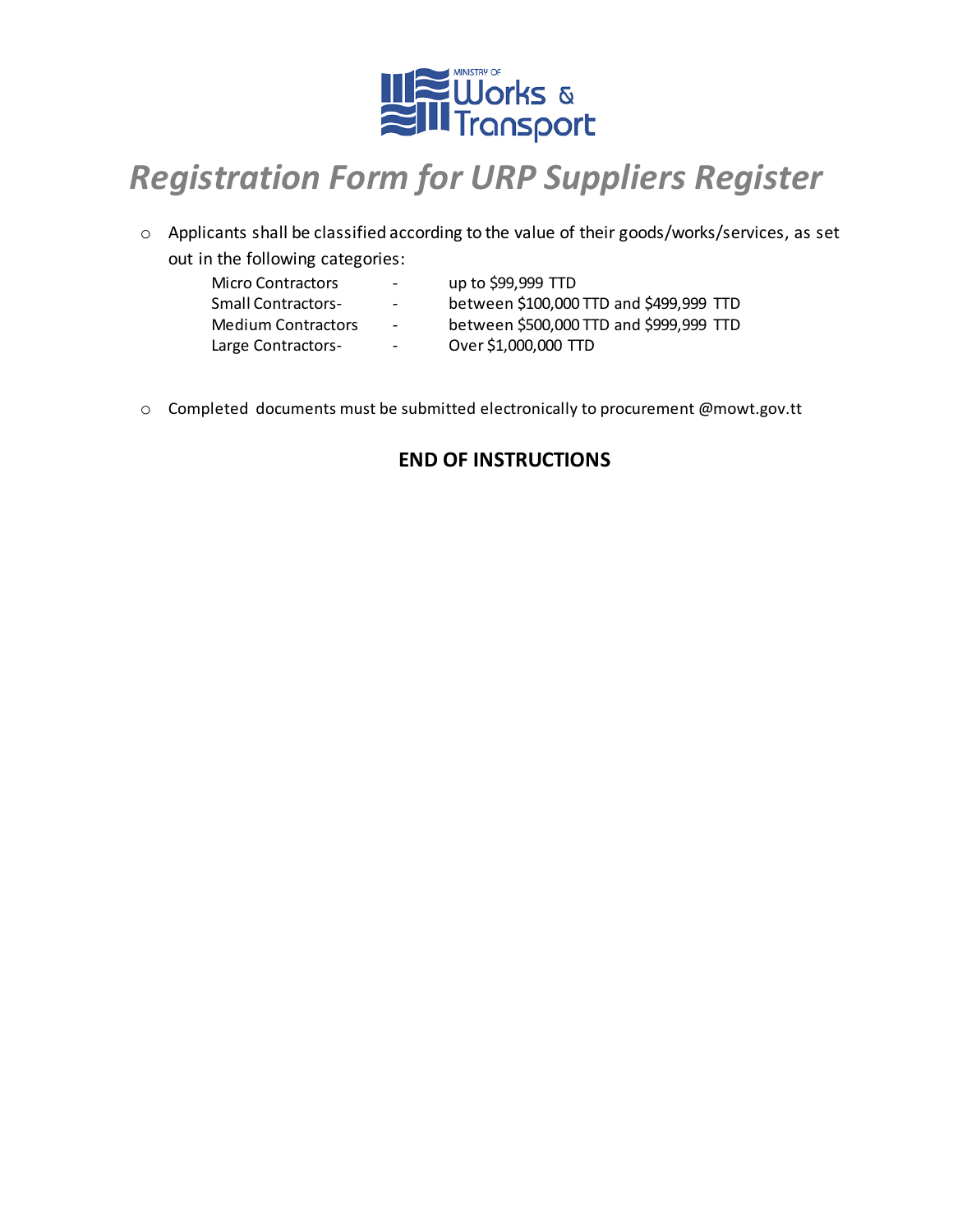

| 1.1 Name of Business:                                                 |                                      |  |  |  |  |  |
|-----------------------------------------------------------------------|--------------------------------------|--|--|--|--|--|
|                                                                       |                                      |  |  |  |  |  |
| <b>Business Address:</b>                                              |                                      |  |  |  |  |  |
| Mailing Address (if different from above):                            |                                      |  |  |  |  |  |
|                                                                       |                                      |  |  |  |  |  |
| Zone of Registered Business Address                                   |                                      |  |  |  |  |  |
| ] North<br>] Central<br>] South<br>] East<br>] West                   |                                      |  |  |  |  |  |
| 1.2 Contact                                                           |                                      |  |  |  |  |  |
| Telephone No:                                                         | Mobile:<br>Fax No:                   |  |  |  |  |  |
| <b>Email Address:</b>                                                 |                                      |  |  |  |  |  |
|                                                                       |                                      |  |  |  |  |  |
| 1.3 Type/ Structure of Organization (Please tick appropriate option): |                                      |  |  |  |  |  |
| ] Sole Proprietorship [                                               | ] Partnership [ ] Limited Liability  |  |  |  |  |  |
| Joint Venture<br>$\mathbf{I}$<br>t                                    | [ ] External Company<br>] Consortium |  |  |  |  |  |
| Other (please specify):                                               |                                      |  |  |  |  |  |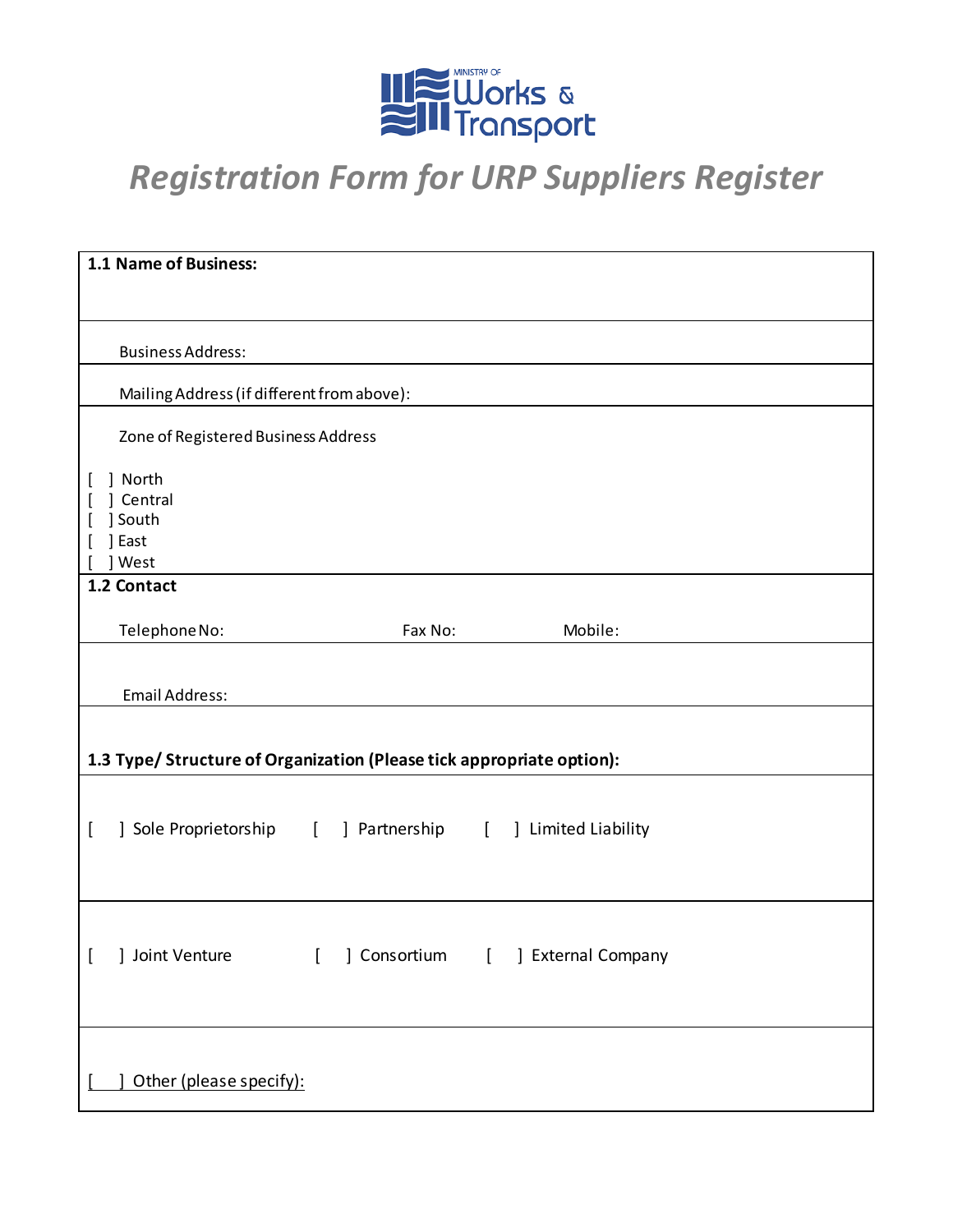

#### **1.4 Documentation:**

Copies of the following documents **must** be submitted with the Questionnaire. If not applicable, please explain why.

[ ] Certification of Incorporation/Continuance/Business Registration and updates where

#### required

- [ ] VAT Registration and Clearance Certificates
- [ ] NIS Registration and Compliance Certificate
- [ ] Notice of Directors [ ] Notice of Registered Address
- [ ] Last Annual Return [ ] Income Tax Certificates
- [ ] List of Shareholders/Partners [ ] List of Directors

**1.4** .**1** Reasons why documents are not applicable to you/your organisation:

(Applicants who do not meet VAT requirements at this time must provide a VAT exemption letter from the VAT office. Applicants must submit certificates not more than 6 months old.

#### **1.5 Organisation Structure:**

Provide an existing organisational chart of the organisation (if applicable), showing the management structure of the company including positions of executive Directors and key personnel or partners/members. Holding companies must provide details of the group's structure showing the subsidiary/affiliate companies within the group.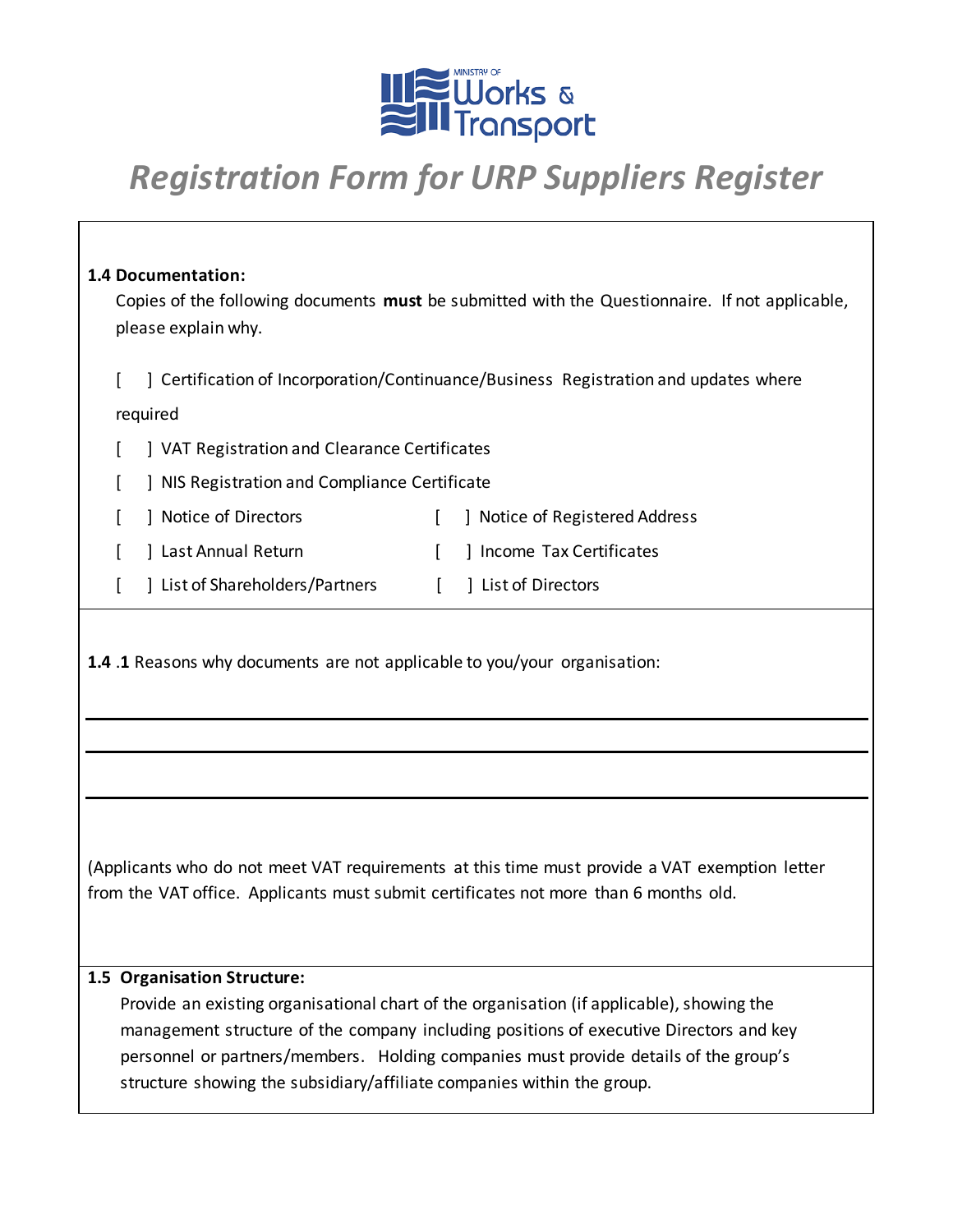

| 1.6 Services Offered:                                                                                |  |  |  |  |
|------------------------------------------------------------------------------------------------------|--|--|--|--|
| Select the categories in which your company provides goods, works and/or services. Indicating in     |  |  |  |  |
| the table below the average value of projects executed.                                              |  |  |  |  |
| [ ] Group A-General Building Works/Services/ Repairs                                                 |  |  |  |  |
| ] Group B-Vehicle Maintenance                                                                        |  |  |  |  |
| Group C-Equipment(Office/Minor                                                                       |  |  |  |  |
| [ ] Group D-Supplies Stationery/Furniture/Consumables                                                |  |  |  |  |
| [ ] Group E-ICT Services                                                                             |  |  |  |  |
| [ ] Group F-Ground Maintenance                                                                       |  |  |  |  |
| ] Group G- Miscellaneous Goods & Services                                                            |  |  |  |  |
| [ ] Group H-Materials & Supplies                                                                     |  |  |  |  |
| 1.7 Financial Data                                                                                   |  |  |  |  |
| <b>Contract Size:</b>                                                                                |  |  |  |  |
| Please select the category your organization is financially capable of providing goods, works and/or |  |  |  |  |
| services for (including bank credit).                                                                |  |  |  |  |
| <b>Micro Contractors</b><br>up to \$99,999 TTD                                                       |  |  |  |  |
| <b>Small Contractors</b><br>between \$100,000 TTD and \$499,999 TTD<br>$\blacksquare$                |  |  |  |  |
| Medium Contractors -<br>between \$500,000 TTD and \$999,999 TTD                                      |  |  |  |  |
| Over \$1,000,000 TTD<br>Large Contractors                                                            |  |  |  |  |
| <b>Financial Statements</b>                                                                          |  |  |  |  |
| Has your company been in operation for over one (1) YEAR?<br>1.7.1                                   |  |  |  |  |
| Yes (Please Proceed)                                                                                 |  |  |  |  |
|                                                                                                      |  |  |  |  |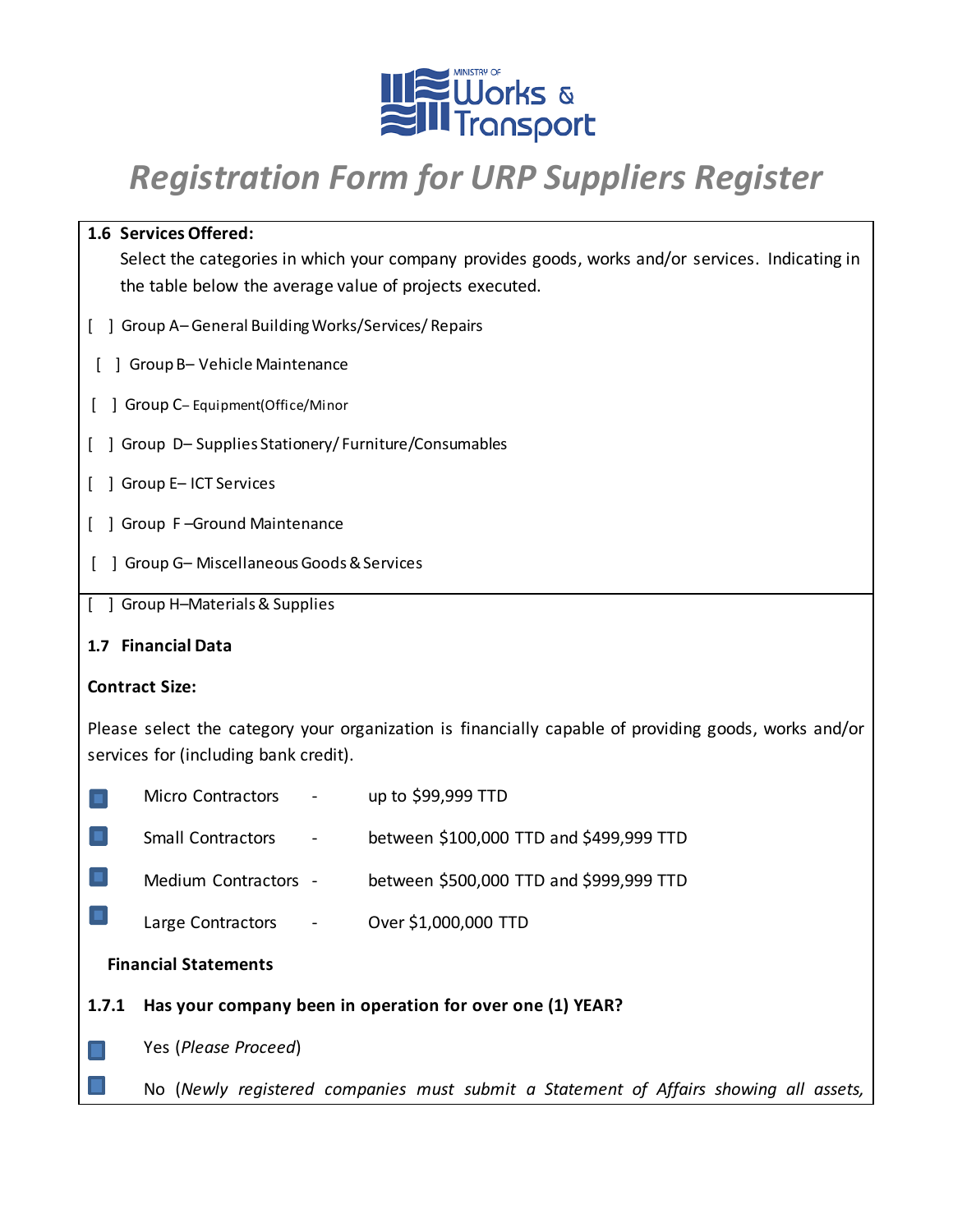

|                                                                                                                                                                                                 | liabilities and projected operational income and expenses within the first year)                                                                                 |  |  |  |  |
|-------------------------------------------------------------------------------------------------------------------------------------------------------------------------------------------------|------------------------------------------------------------------------------------------------------------------------------------------------------------------|--|--|--|--|
| 1.7.2                                                                                                                                                                                           | <b>Sole Traders?</b>                                                                                                                                             |  |  |  |  |
|                                                                                                                                                                                                 | No (Please Proceed)                                                                                                                                              |  |  |  |  |
|                                                                                                                                                                                                 | Yes (Sole traders are required to show proof of quarterly tax payments for the last three (3)<br>years)                                                          |  |  |  |  |
| 1.7.3                                                                                                                                                                                           | Micro and Small Contractors ONLY: Are Management Accounts available?                                                                                             |  |  |  |  |
|                                                                                                                                                                                                 |                                                                                                                                                                  |  |  |  |  |
|                                                                                                                                                                                                 | Yes (Micro or Small Applicants and signed by two Directors for at least three (3) years)                                                                         |  |  |  |  |
| 1.7.4                                                                                                                                                                                           | Medium and Large Contractors ONLY: Are Audited Financial Statements available?                                                                                   |  |  |  |  |
|                                                                                                                                                                                                 |                                                                                                                                                                  |  |  |  |  |
|                                                                                                                                                                                                 | Yes (Please attach statements for the 3 most recent years, i.e. 2018, 2017 and 2016 or for as<br>long as the business existed if less than 3 years)              |  |  |  |  |
| If your audited financial statements cannot be provided, please attach signed filed returns for the last<br>two (2) financial years together with management accounts for the relevant periods. |                                                                                                                                                                  |  |  |  |  |
| Sole traders are required to show proof of quarterly tax payments for the last three (3) years.                                                                                                 |                                                                                                                                                                  |  |  |  |  |
| 1.7.5                                                                                                                                                                                           | Does your company file annual returns?                                                                                                                           |  |  |  |  |
|                                                                                                                                                                                                 |                                                                                                                                                                  |  |  |  |  |
|                                                                                                                                                                                                 |                                                                                                                                                                  |  |  |  |  |
|                                                                                                                                                                                                 | 1.7. References                                                                                                                                                  |  |  |  |  |
|                                                                                                                                                                                                 | Please attach at least two letters of reference for which your business would have been a<br>service provider of goods or service within the last six (6) months |  |  |  |  |
|                                                                                                                                                                                                 |                                                                                                                                                                  |  |  |  |  |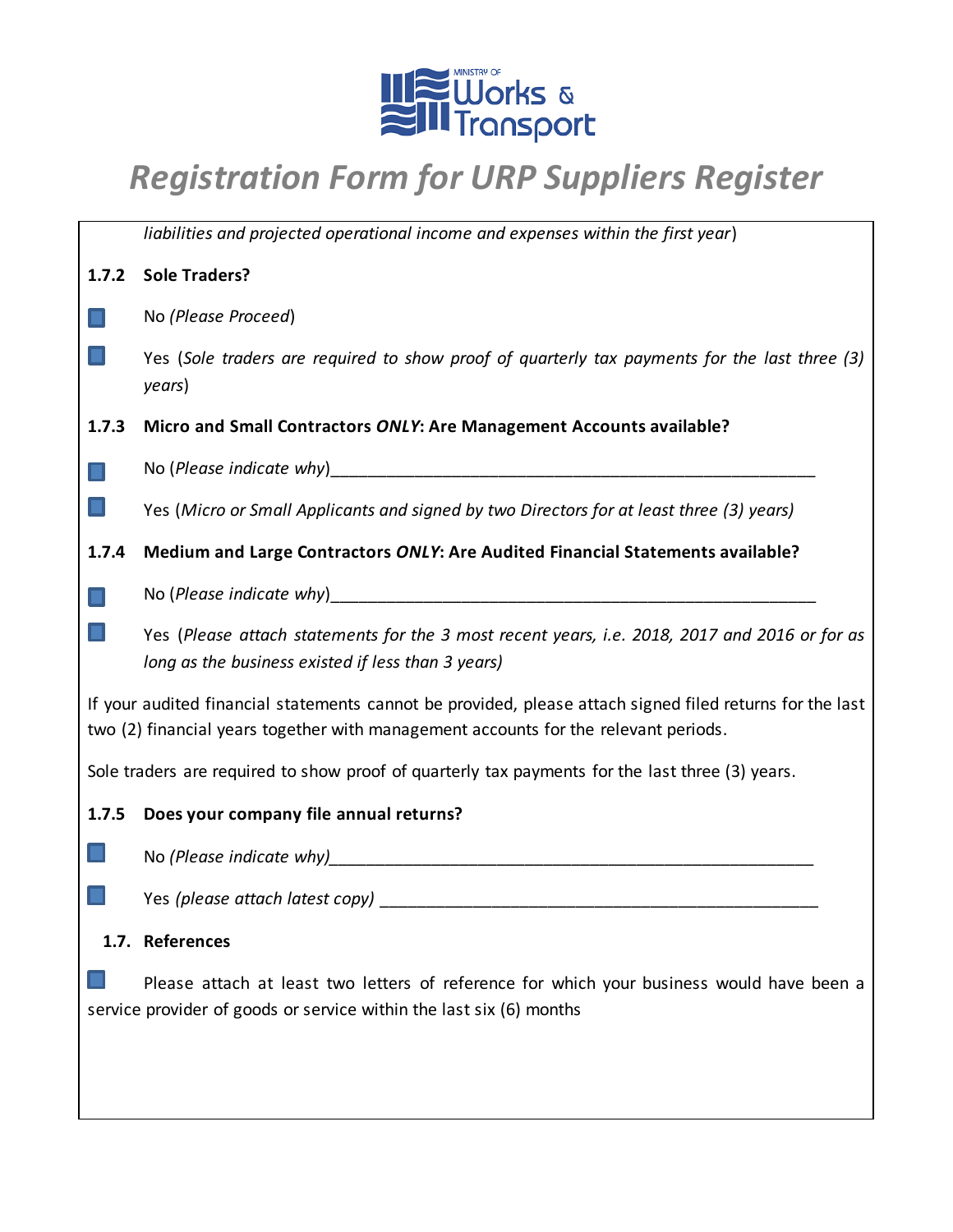

|                                                                                                                                                                                                                                                                                                                                                     | 1.8 List of Key Personnel and Directorship     |                    |                      |  |  |  |
|-----------------------------------------------------------------------------------------------------------------------------------------------------------------------------------------------------------------------------------------------------------------------------------------------------------------------------------------------------|------------------------------------------------|--------------------|----------------------|--|--|--|
| <b>NAME</b>                                                                                                                                                                                                                                                                                                                                         | <b>POSITION</b>                                | <b>CONTACT NO.</b> | <b>EMAIL ADDRESS</b> |  |  |  |
|                                                                                                                                                                                                                                                                                                                                                     |                                                |                    |                      |  |  |  |
|                                                                                                                                                                                                                                                                                                                                                     |                                                |                    |                      |  |  |  |
|                                                                                                                                                                                                                                                                                                                                                     |                                                |                    |                      |  |  |  |
|                                                                                                                                                                                                                                                                                                                                                     | 1.9 Prospective Vendor/ Supplier Certification |                    |                      |  |  |  |
| I have carefully examined this form and any other documents accompanying or made a part of the<br>registration process.                                                                                                                                                                                                                             |                                                |                    |                      |  |  |  |
| I certify that to the best of my knowledge, the particulars given in this registration form are true and<br>correct. I authorize the Ministry to make direct enquiries to any person, firm or organisation named<br>in this Questionnaire to verify information submitted herein or regarding the competence and general<br>reputation of the firm. |                                                |                    |                      |  |  |  |
| I further certify that I am duly authorised to submit this form on behalf of the firm/company.                                                                                                                                                                                                                                                      |                                                |                    |                      |  |  |  |
| Name of Business and Address                                                                                                                                                                                                                                                                                                                        |                                                |                    |                      |  |  |  |
| <b>Print Name</b>                                                                                                                                                                                                                                                                                                                                   |                                                | Position           |                      |  |  |  |
| Signature                                                                                                                                                                                                                                                                                                                                           | Date                                           |                    |                      |  |  |  |
| Phone#:                                                                                                                                                                                                                                                                                                                                             |                                                | Fax #              |                      |  |  |  |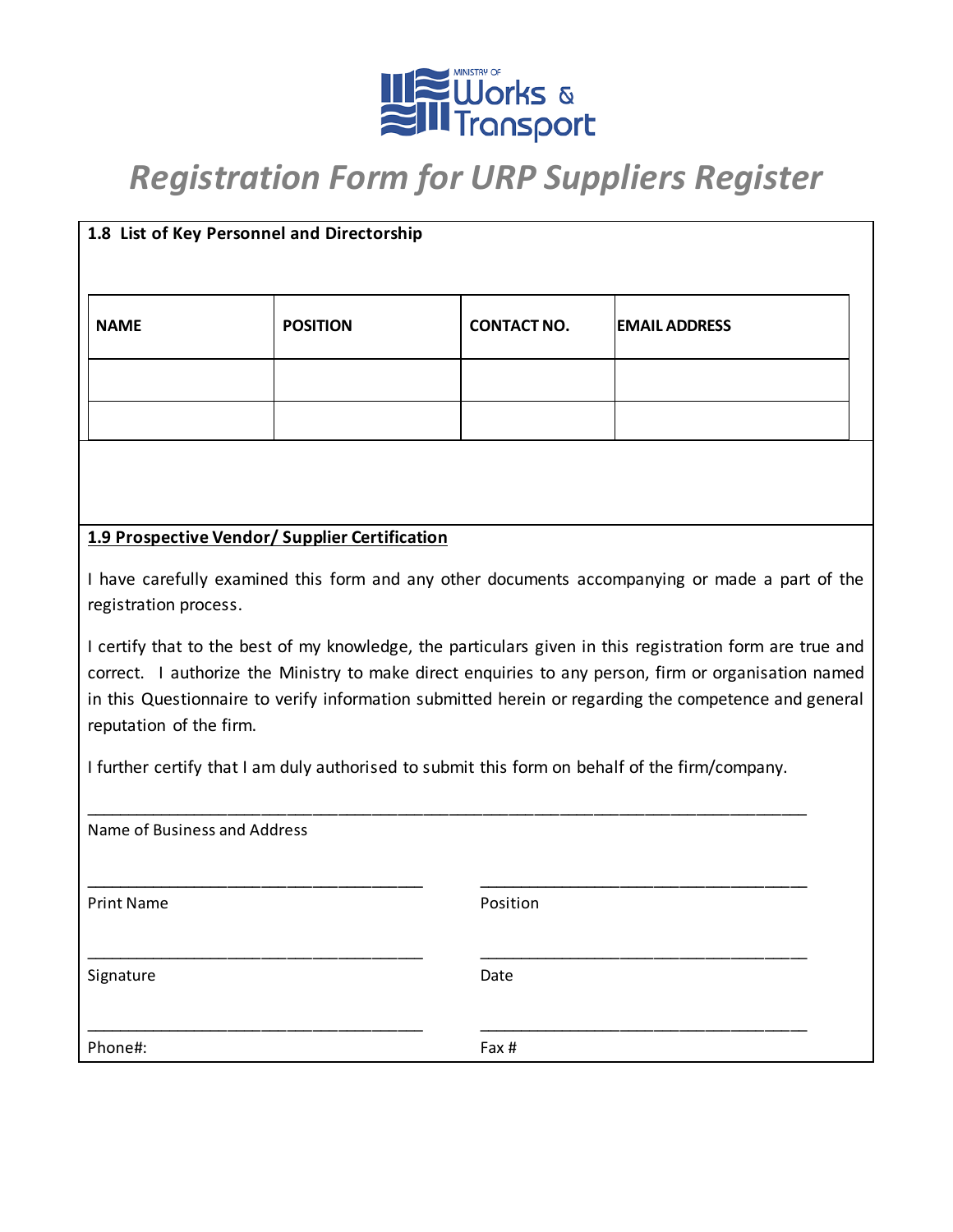

#### **For Official Use Only**

#### **Suppliers Register Checklist (√)**

Ensure that you have received the following documents,

- ( ) Statutory Documents e.g. VAT Certificates, NIS Certificates etc.
- ( ) Company Organisational Chart showing subsidiary /affiliate if applicable
- ( ) Resume of Key Personnel
- ( ) Newly Registered Companies Statement of Affairs
- ( ) Sole Traders Quarterly Tax Payments
- ( ) Micro/Small Companies Management Accounts
- ( ) Medium/Large Companies Audited Financial Statements
- ( ) Official Letter from Bankers Credit Reference
- ( ) Last Annual Return
- ( ) Insurance Coverage Documents
- ( ) Letters of References

Services Offered:

- [ ] Group A– General Building Works/Services/ Repairs
- [ ] Group B– Vehicle Maintenance
- [ ] Group C– Equipment (Office/Minor
- [ ] Group D– Supplies Stationery/ Furniture/Consumables
- [ ] Group E– ICT Services
- [ ] Group F –Ground Maintenance
- [ ] Group G– Miscellaneous Goods & Services